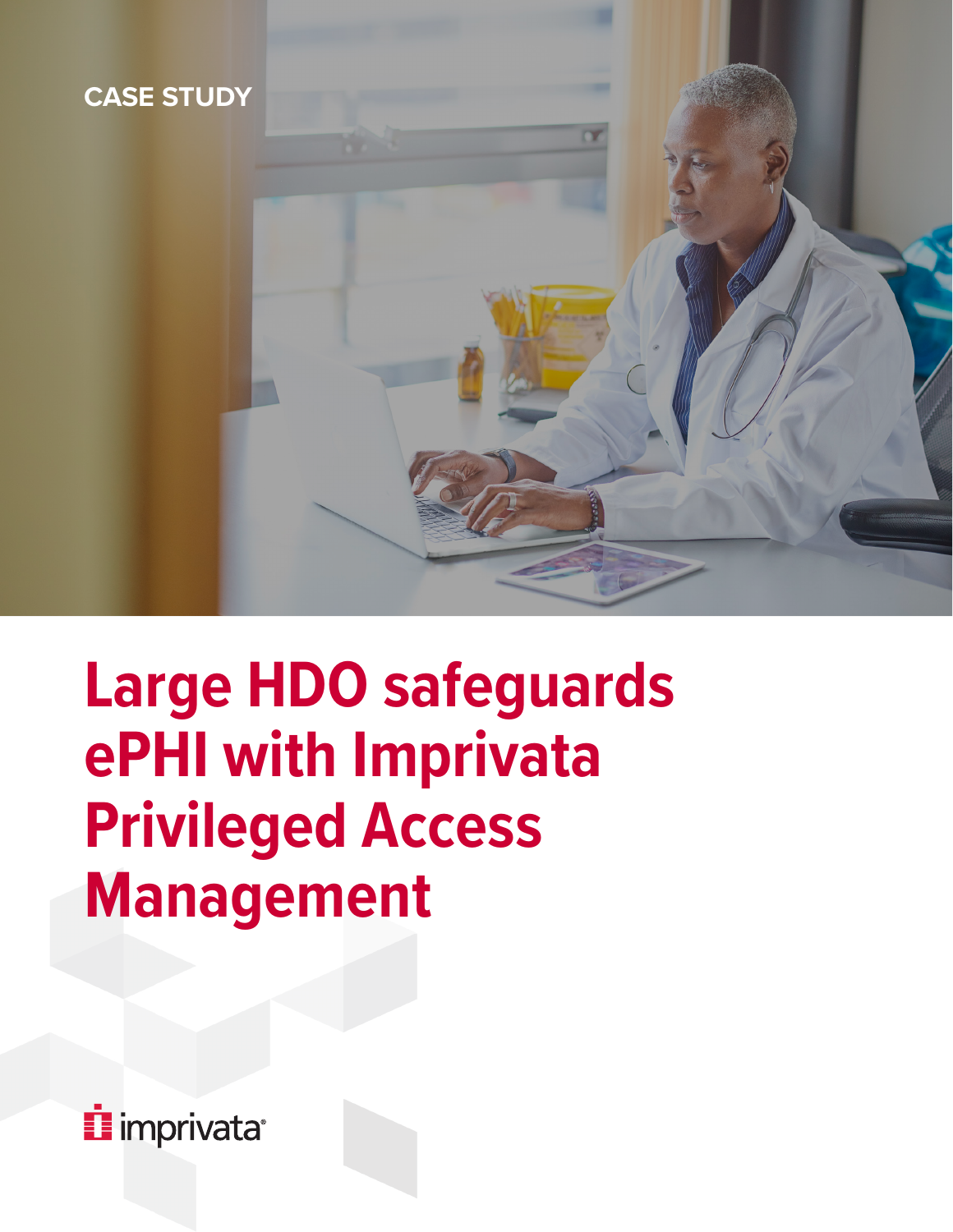#### **ORGANIZATION SNAPSHOT**

**LOCATION** United States

**SIZE** \$10M - \$30M USD

#### **CHALLENGES**

- Improve compliance and risk management
- Enhance customer relations

#### **SOLUTION**

**INDUSTRY Healthcare** 

• Imprivata Privileged Access Management

#### **RESULTS**

- Improved security for ePHI
- Simplified privileged access management
- Strengthened HIPAA and PHI compliance

**66** We've had a great experience<br>with both the product and the with both the product and the company. Support has been extremely responsive and helpful. On top of that, there were times we've asked for a feature or enhancement and the Imprivata developers added it. 99

**Gartner Peer Insights**

Healthcare delivery organizations (HDOs) face increasing cybersecurity threats and compliance challenges, and HDOs must reduce their attack surface and safeguard patient data to minimize their security risks. Imprivata Privileged Access Management is a comprehensive, easy-to-use solution that improves security and helps companies meet audit requirements by protecting privileged accounts from unauthorized access.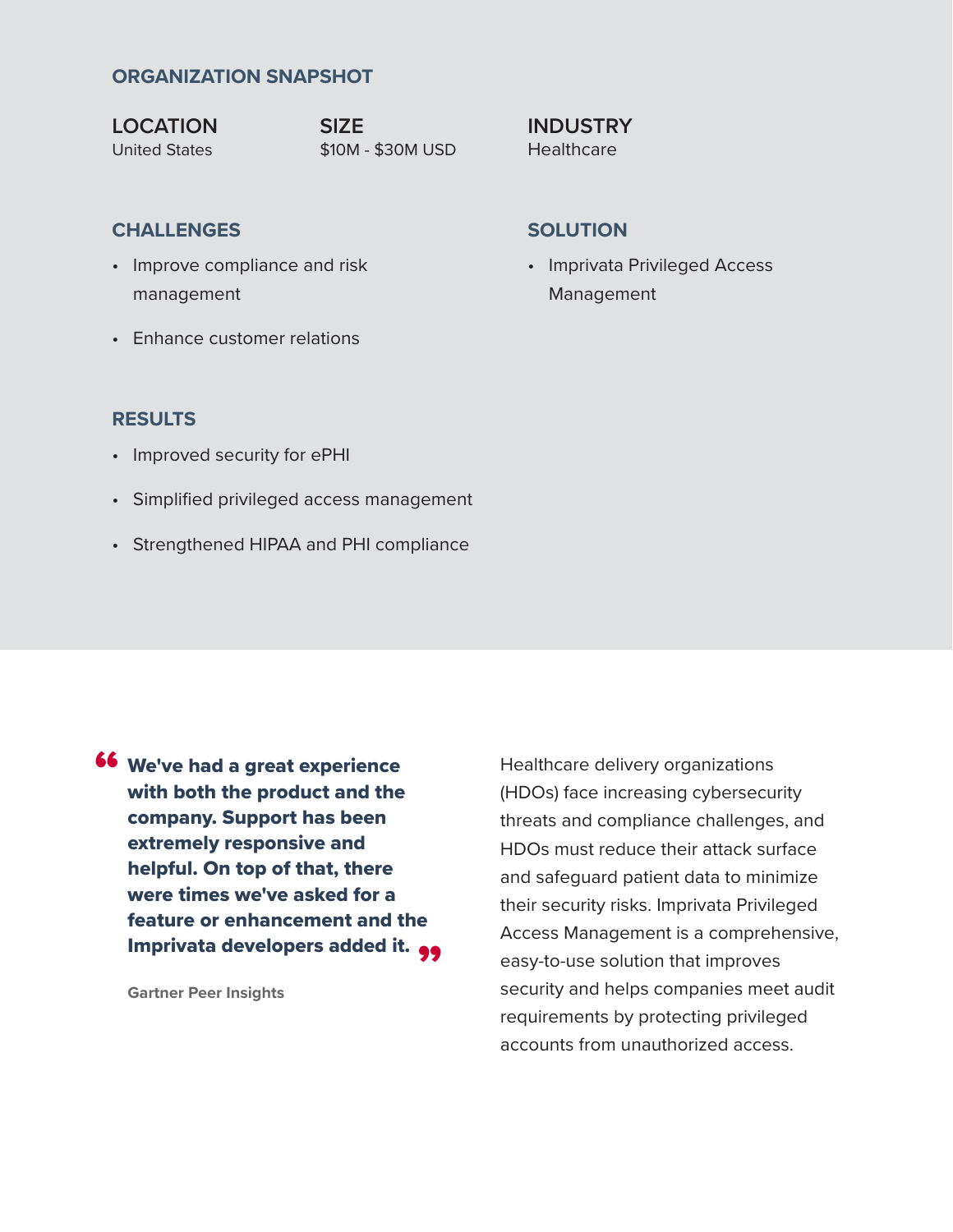## **Challenges**

To improve its security posture, a large healthcare delivery organization needed an efficient and cost-effective privileged access management solution to protect their critical IT systems, data, and customer information, and to comply with regulatory requirements.

Today, HDOs manage thousands of privileged credentials used by privileged users, machines, IT systems, or cloud software for intercommunication. This means managing passwords and access to everything from administrative, domain, network, local, Active Directory, cloud, emergency, Internet of Medical Things (IoMT), and service-to-application accounts.

HDOs can lower their cybersecurity risk surface and demonstrate regulatory compliance with clear visibility, control, and reporting over these privileged credentials.

"We needed a product that could manage and maintain our passwords with advanced auditing features for compliance reasons," commented an analyst and member of the implementation team for the HDO.

### **Solution**

The HDO conducted an extensive evaluation of privileged access management (PAM) providers, focusing on overall product functionality, future product roadmap, and cost. After taking advantage of an Imprivata Privileged Access Management free trial, the organization was impressed with the product's comprehensive feature set, clear documentation and low cost of ownership.

The HDO's implementation team found PAM simple to install and easy to get up and running quickly. The team worked with Imprivata to develop an overall implementation strategy and roll it out across the entire organization.

While Imprivata Privileged Access Management can be deployed in the cloud, onpremises, or in a hybrid architecture, the HDO selected to keep everything on-premises and maintain complete control over the process, including appliance maintenance, integrations, and performance.

With the Imprivata solution, the HDO has one central place to secure and manage privileged passwords. The team can automate privileged account discovery and password rotation, all while managing access to systems without disclosing credentials to end users or third-party partners.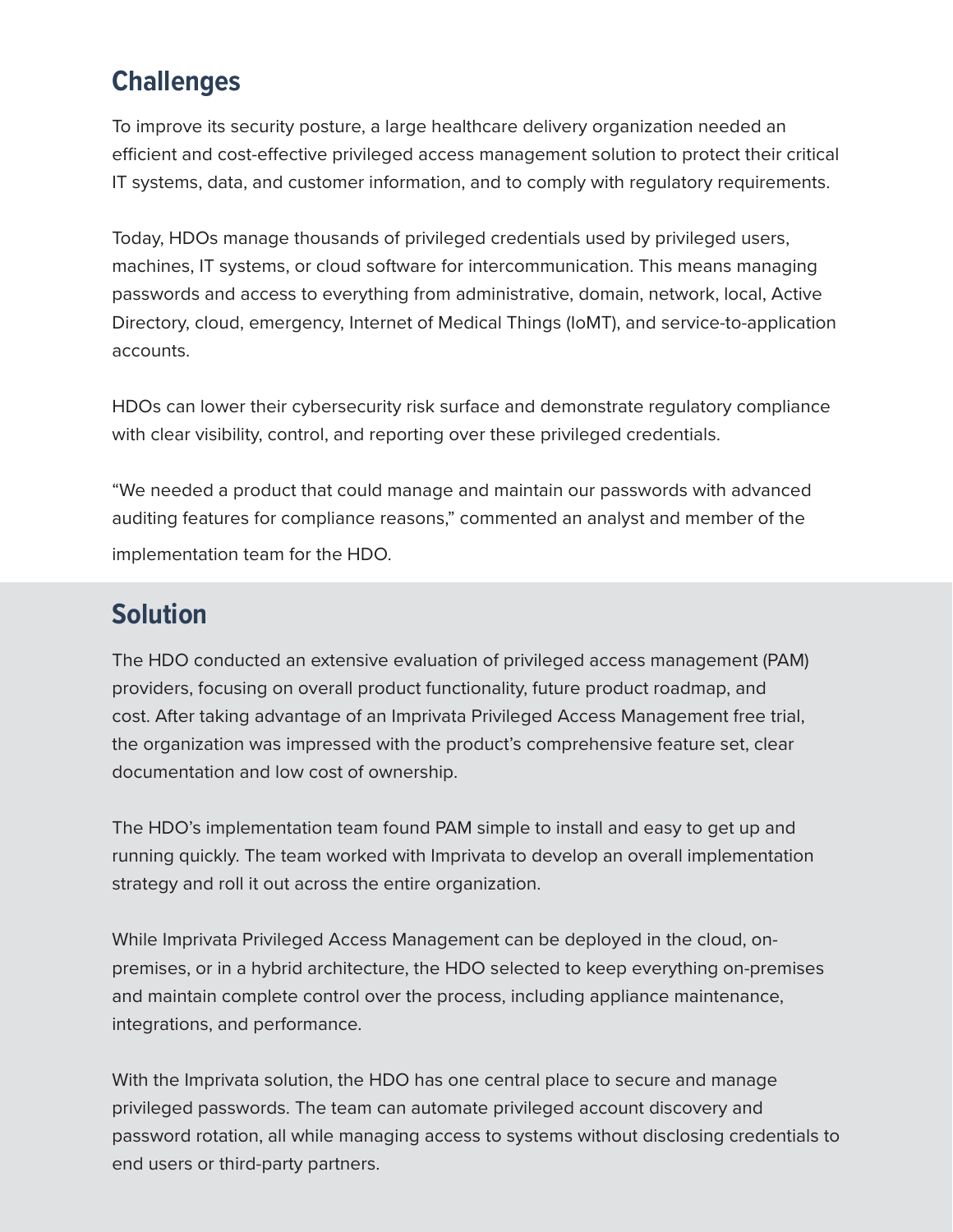When asked what features are most useful, the analyst offered, "the ability to securely separate and organize vaults while still having the ability to search and sub search the vault containers." This allows the organization to keep all customer data virtually separate while controlling access.

The HDO also appreciates that Imprivata uses an agile development approach and continuously advances the software to meet rapidly changing security requirements. The team has worked with the Imprivata product development team to request enhancements specific to their implementation that were accepted and added to the product. The HDO team likes how easy the software is to update which can be done manually or automatically.

To help satisfy compliance regulations and security audits, Imprivata Privileged Access Management isolates, monitors, records, and audits privileged access sessions, commands, and actions. It securely stores, and indexes each account access with keystroke logs and with session and other privileged event recordings. This ensures that the HDO can meet compliance requirements for regulations such as HIPAA, GDPR, HITRUST, PCI, SOX, NIST, and others.

**Results**

Moving to Imprivata Privileged Access Management has strengthened the HDO's security posture and simplified auditing. The organization has safeguarded patient and other sensitive information from unauthorized access. With automatic account discovery, monitoring, and password rotation, the organization can quickly identify and secure privileged credentials as more users, IoMTs, or applications are added to the network. This helps the HDO reduce its risk surface, meet regulations, and ensure patient information is secure.

\*Case study details taken from **[Gartner Peer Insights](https://www.gartner.com/reviews/market/privileged-access-management/vendor/imprivata-xton-technologies/product/xton-access-manager/review/view/3488192)**